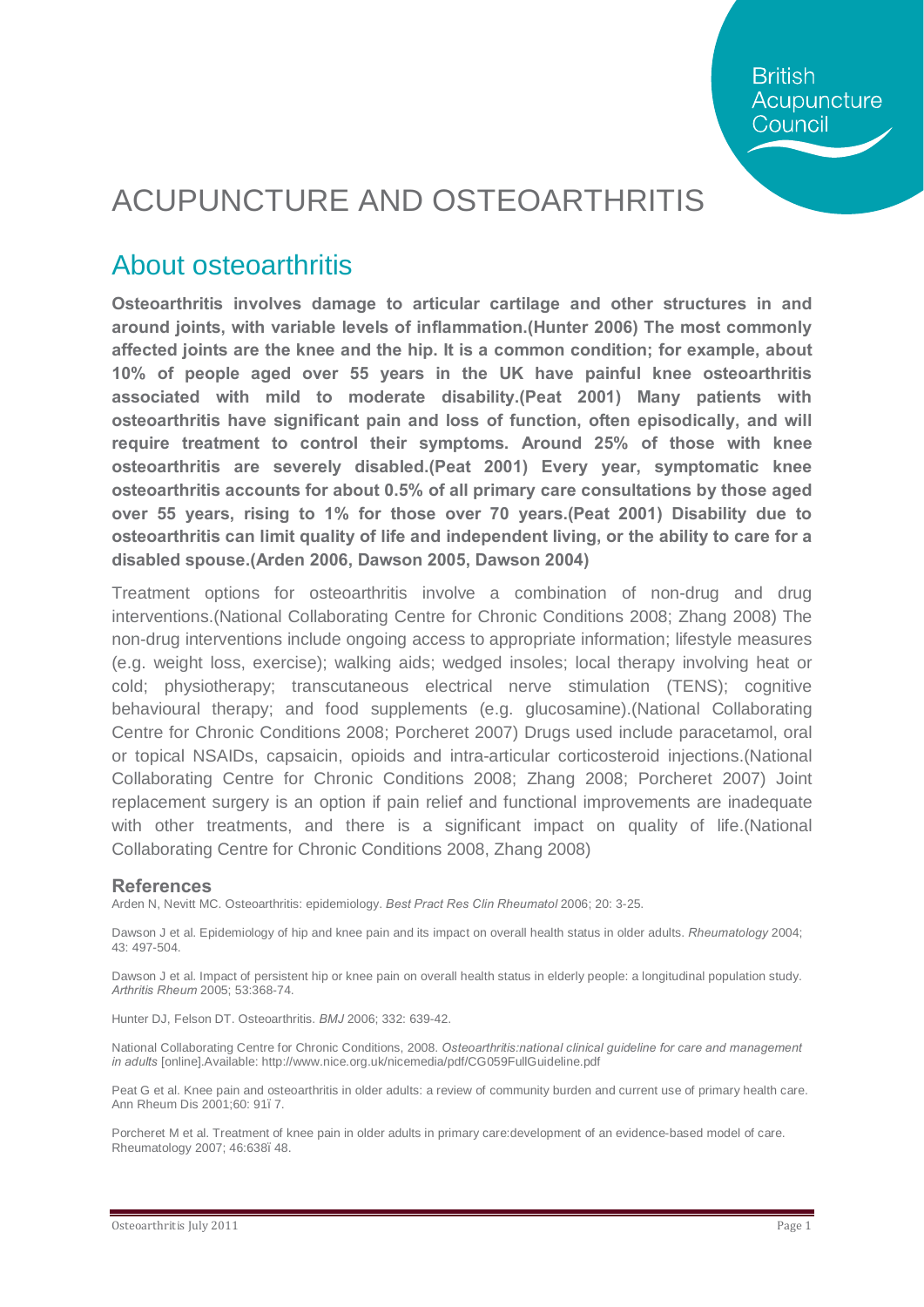Zhang et al. OARSI recommendations for the management of hip and knee osteoarthritis, Part II: OARSI evidence-based, expert consensus guidelines.*Osteoarthritis Cartilage* 2008; 16: 137–62.

### How acupuncture can help

Evidence from a systematic review suggests that moxibustion is more effective than conventional drug therapy for osteoarthritis of the knee, as well as in rheumatic conditions in general, and also that it improves benefits when added to conventional drugs (Choi 2011). Several systematic reviews of acupuncture for osteoarthritis of peripheral joints/knee and hip/knee alone have concluded that it is statistically superior to sham acupuncture and to usual physician care, and similar in benefit to some other active interventions such as exercise regimes (Kwon 2007; White 2007; Manheimer 2007, 2010). All of these, together with the expert consensus guidelines of the Osteoarthritis Research Society International (Zhang 2008, 2009), recognise that it has clinically relevant benefits and a favourable safety profile, and they recommend acupuncture as a treatment option for osteoarthritis. In addition, it has been found to be cost-effective (Reinhold 2008).

There have been many randomised controlled trials of acupuncture and/or moxibustion for osteoarthritis: only those too recent for the systematic reviews are discussed separately here. All seven studies (six for knee and one for hip) reported significantly better changes in the acupuncture than the control groups (Lev-Ari 2011, Sheng 2010, Zhu 2010, Wu 2010, Lu 2010, Ding 2009, Ahsin 2009 ); in two, this superiority was only manifest in the longer- rather than shorter-term. Most reported outcomes for pain and function, some for overall benefit, and one for gait patterns in particular. The acupuncture was more commonly electro- than manual, and moxibustion was added in two trials. The controls used were either sham acupuncture (four studies) or Western drugs (three). These recent trials thus strengthen the findings of the reviews.

In general, acupuncture is believed to stimulate the nervous system and cause the release of neurochemical messenger molecules. The resulting biochemical changes influence the body's homeostatic mechanisms, thus promoting physical and emotional well-being. Stimulation of certain acupuncture points has been shown to affect areas of the brain that are known to reduce sensitivity to pain and stress (Hui 2010)

Acupuncture treatment may help to relieve pain and improve function in patients with osteoarthritis by:

- · stimulating nerves located in muscles and other tissues, which leads to release of endorphins and other neurohumoral factors, and changes the processing of pain in the brain and spinal cord (Pomeranz 1987; Han 2004; Zhao 2008; Cheng 2009; Ahsin 2009);
- inhibiting pain through the modulatory effects of endogenous opioids (Uryu 2007; Ahsin 2009);
- · regulating metabolism-related genes and pathways (Tan 2010)
- inhibiting the activity of cytokines that are mediators of inflammation, including interleukin (IL)-1, IL-6 and tumour necrosis factor (TNF)-alpha (Xu 2009; Wu 2010);
- · reducing inflammation, by promoting release of vascular and immunomodulatory factors (Zijlstra 2003; Kavoussi 2007);
- · increasing local microcirculation (Komori 2009), which aids dispersal of swelling.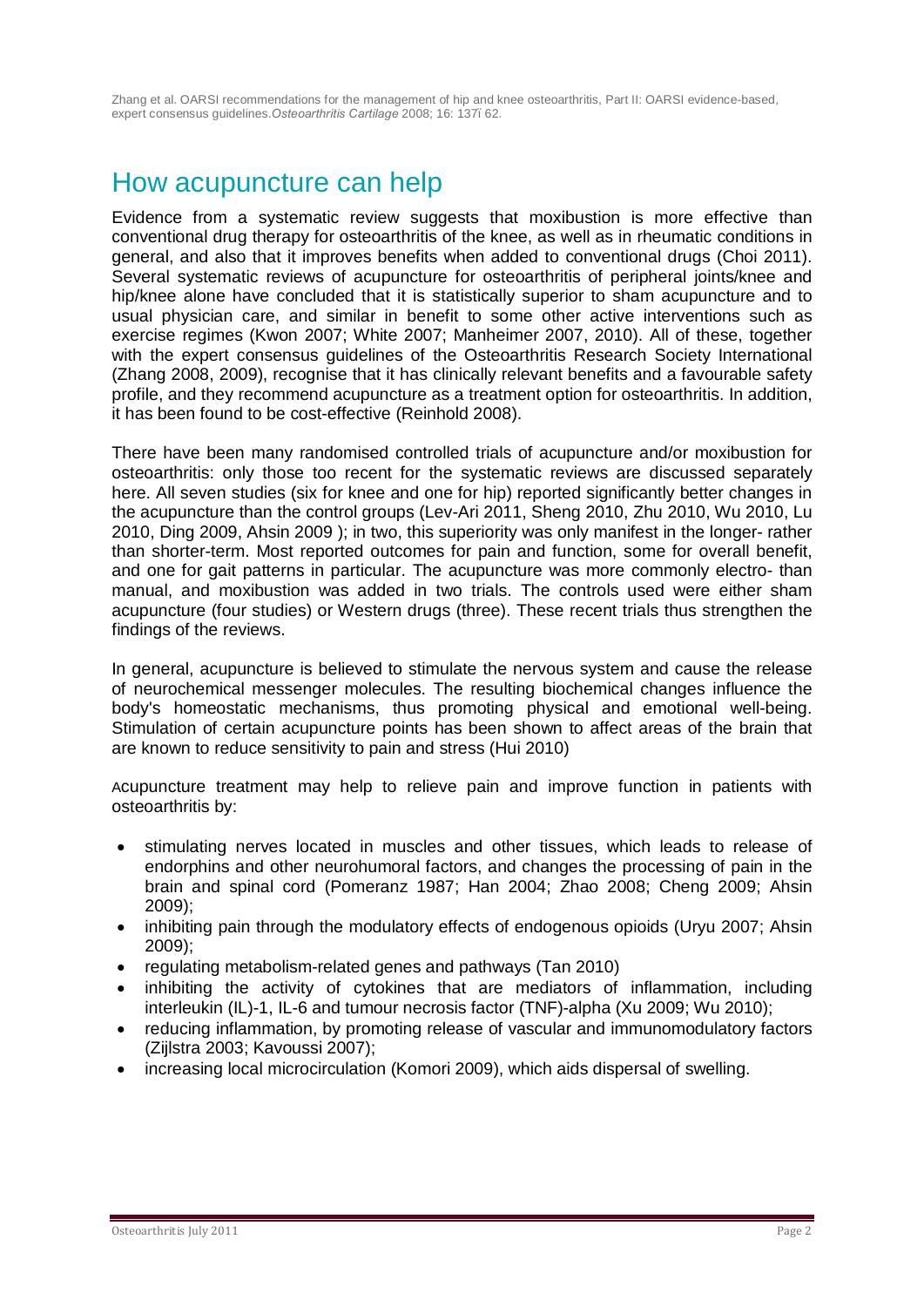### About traditional acupuncture

Acupuncture is a tried and tested system of traditional medicine, which has been used in China and other eastern cultures for thousands of years to restore, promote and maintain good health. Its benefits are now widely acknowledged all over the world and in the past decade traditional acupuncture has begun to feature more prominently in mainstream healthcare in the UK. In conjunction with needling, the practitioner may use techniques such as moxibustion, cupping, massage or electro-acupuncture. They may also suggest dietary or lifestyle changes.

Traditional acupuncture takes a holistic approach to health and regards illness as a sign that the body is out of balance. The exact pattern and degree of imbalance is unique to each individual. The traditional acupuncturist is skill lies in identifying the precise nature of the underlying disharmony and selecting the most effective treatment. The choice of acupuncture points will be specific to each patient of needs. Traditional acupuncture can also be used as a preventive measure to strengthen the constitution and promote general well-being.

An increasing weight of evidence from Western scientific research (see overleaf) is demonstrating the effectiveness of acupuncture for treating a wide variety of conditions. From a biomedical viewpoint, acupuncture is believed to stimulate the nervous system, influencing the production of the body to communication substances - hormones and neurotransmitters. The resulting biochemical changes activate the body's self-regulating homeostatic systems, stimulating its natural healing abilities and promoting physical and emotional well-being.

## About the British Acupuncture Council

With over 3000 members, the British Acupuncture Council (BAcC) is the UK<sup>®</sup> largest professional body for traditional acupuncturists. Membership of the BAcC guarantees excellence in training, safe practice and professional conduct. To find a qualified traditional acupuncturist, contact the BAcC on 020 8735 0400 or visit [www.acupuncture.org.uk](http://www.acupuncture.org.uk/)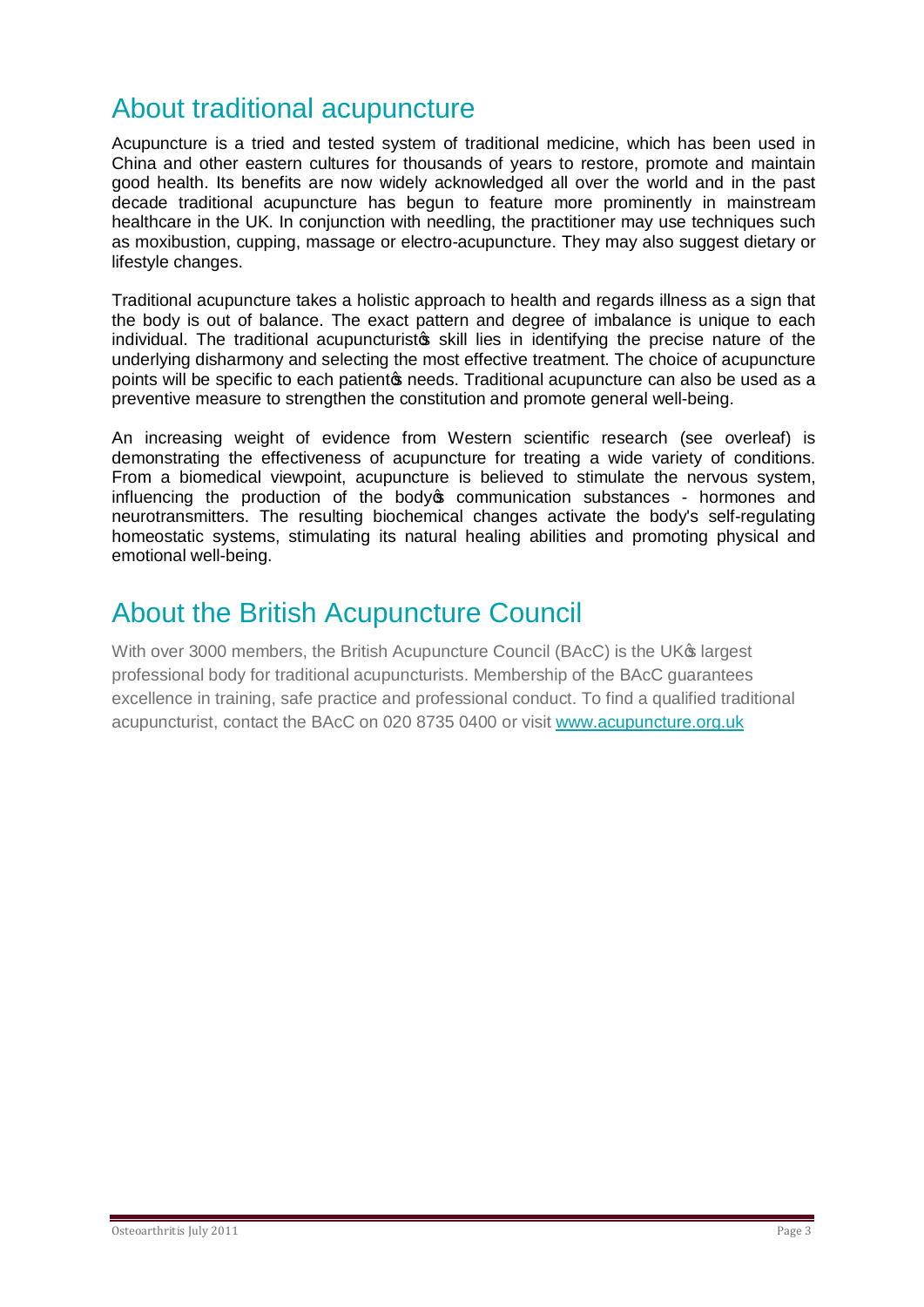# ACUPUNCTURE AND OSTEOARTHRITIS

## The evidence

| <b>Research</b>                                                                                                                                                                                                                                                                                                                                                                              | <b>Conclusion</b>                                                                                                                                                                                                                                                                                                                                                                                                                                                                                                                                                                                                                                                                                                                                                                                                                                                                                                                                                                                                                                                                                                                                                                                                                                                                                                                                                                                                                                                                                                                                                                                                                                                                                                                                                                                                                                                                                                                                                                                                                                                                                                                                                                                                 |
|----------------------------------------------------------------------------------------------------------------------------------------------------------------------------------------------------------------------------------------------------------------------------------------------------------------------------------------------------------------------------------------------|-------------------------------------------------------------------------------------------------------------------------------------------------------------------------------------------------------------------------------------------------------------------------------------------------------------------------------------------------------------------------------------------------------------------------------------------------------------------------------------------------------------------------------------------------------------------------------------------------------------------------------------------------------------------------------------------------------------------------------------------------------------------------------------------------------------------------------------------------------------------------------------------------------------------------------------------------------------------------------------------------------------------------------------------------------------------------------------------------------------------------------------------------------------------------------------------------------------------------------------------------------------------------------------------------------------------------------------------------------------------------------------------------------------------------------------------------------------------------------------------------------------------------------------------------------------------------------------------------------------------------------------------------------------------------------------------------------------------------------------------------------------------------------------------------------------------------------------------------------------------------------------------------------------------------------------------------------------------------------------------------------------------------------------------------------------------------------------------------------------------------------------------------------------------------------------------------------------------|
| <b>Systematic reviews</b>                                                                                                                                                                                                                                                                                                                                                                    |                                                                                                                                                                                                                                                                                                                                                                                                                                                                                                                                                                                                                                                                                                                                                                                                                                                                                                                                                                                                                                                                                                                                                                                                                                                                                                                                                                                                                                                                                                                                                                                                                                                                                                                                                                                                                                                                                                                                                                                                                                                                                                                                                                                                                   |
| Choi TY et al. Moxibustion for rheumatic<br>conditions: a systematic review and<br>meta-analysis. Clin Rheumatol. 2011<br>Feb 18. [Epub ahead of print]                                                                                                                                                                                                                                      | A systematic review that pooled data from 14 randomised controlled<br>trials testing effectiveness of moxibustion for major rheumatic<br>conditions. Trials were included if moxibustion was used alone (8 trials)<br>or as a part of a combination therapy with conventional drugs (6 trials)<br>for rheumatic conditions. All were of low methodological quality. The<br>data suggested favourable effects of moxibustion alone on response<br>rate compared with conventional drug therapy (p<0.02). A subgroup<br>analysis showed significant effects of moxibustion compared with drug<br>therapy in patients with knee osteoarthritis. The results also suggested<br>favourable effects of moxibustion plus drug therapy on the response<br>rate compared with conventional drug therapy alone (p<0.02). The<br>reviewers concluded that the trials included in this review were of low<br>methodological quality, making it difficult to draw firm conclusions.                                                                                                                                                                                                                                                                                                                                                                                                                                                                                                                                                                                                                                                                                                                                                                                                                                                                                                                                                                                                                                                                                                                                                                                                                                            |
| Manheimer E et al. Acupuncture for<br>peripheral joint osteoarthritis. Cochrane<br>Database Syst Rev 2010; 1: CD001977.                                                                                                                                                                                                                                                                      | A systematic review that assessed the effects of acupuncture for<br>treating peripheral joint osteoarthritis (OA). It included 16 randomised<br>controlled trials, involving a total of 3,498 people with OA of the knee,<br>hip, or hand. that compared needle acupuncture with a sham, another<br>active treatment, or a waiting list control group. Twelve of the trials<br>included only people with OA of the knee, 3 only OA of the hip, and 1 a<br>mix of people with OA of the hip and/or knee. In comparison with a<br>sham control, acupuncture showed statistically significant, short-term<br>improvements in OA pain and function; however, these pooled short-<br>term benefits did not meet the reviewersqpredefined thresholds for<br>clinical relevance* and there was substantial statistical heterogeneity.<br>In comparison with sham acupuncture at the 6-month follow-up,<br>acupuncture showed borderline statistically significant, clinically<br>irrelevant* improvements in OA pain and function. In a secondary<br>analysis, versus a waiting list control, acupuncture was associated with<br>statistically significant, clinically relevant short-term improvements in<br>OA pain and function. In the head-on comparisons of acupuncture with<br>the 'supervised OA education' and the 'physician consultation' control<br>groups, acupuncture was associated with clinically relevant short- and<br>long-term improvements in pain and function. In the head on<br>comparisons of acupuncture with 'home exercises/advice leaflet' and<br>'supervised exercise', acupuncture was associated with similar<br>treatment effects as the controls. Acupuncture as an adjuvant to an<br>exercise based physiotherapy program did not result in any greater<br>improvements than the exercise program alone. The reviewers<br>concluded that sham-controlled trials show statistically significant<br>benefits; however, these benefits were small, and probably due at least<br>partially to placebo effects from incomplete blinding. Waiting list-<br>controlled trials of acupuncture for peripheral joint OA suggest<br>statistically significant and clinically relevant benefits. |
| Zhang W et al. OARSI<br>recommendations for the management<br>of hip and knee osteoarthritis, Part II:<br>OARSI evidence-based, expert<br>consensus guidelines. Osteoarthritis<br>Cartilage 2008; 16: 137-62.<br>Zhang W et al. OARSI<br>recommendations for the management<br>of hip and knee osteoarthritis: part III:<br>Changes in evidence following<br>systematic cumulative update of | A systematic review to update evidence for available therapies in the<br>treatment of hip and knee osteoarthritis (OA) and to examine whether<br>research evidence has changed from 31 January 2006 to 31 January<br>2009. Sixty-four systematic reviews, 266 randomised controlled trials<br>and 21 new economic evaluations were published between 2006 and<br>2009. Of 51 treatment modalities, new data on efficacy have been<br>published for more than half of those for which research evidence was<br>available in 2006. The effect size for pain relief was unchanged for<br>acupuncture; it was still found to be statistically significant and of small<br>to moderate size. Twenty out of 51 treatment modalities addressed by<br>the guidelines were universally recommended, including acupuncture,<br>which it concluded %aay be of symptomatic benefit in patients with                                                                                                                                                                                                                                                                                                                                                                                                                                                                                                                                                                                                                                                                                                                                                                                                                                                                                                                                                                                                                                                                                                                                                                                                                                                                                                                           |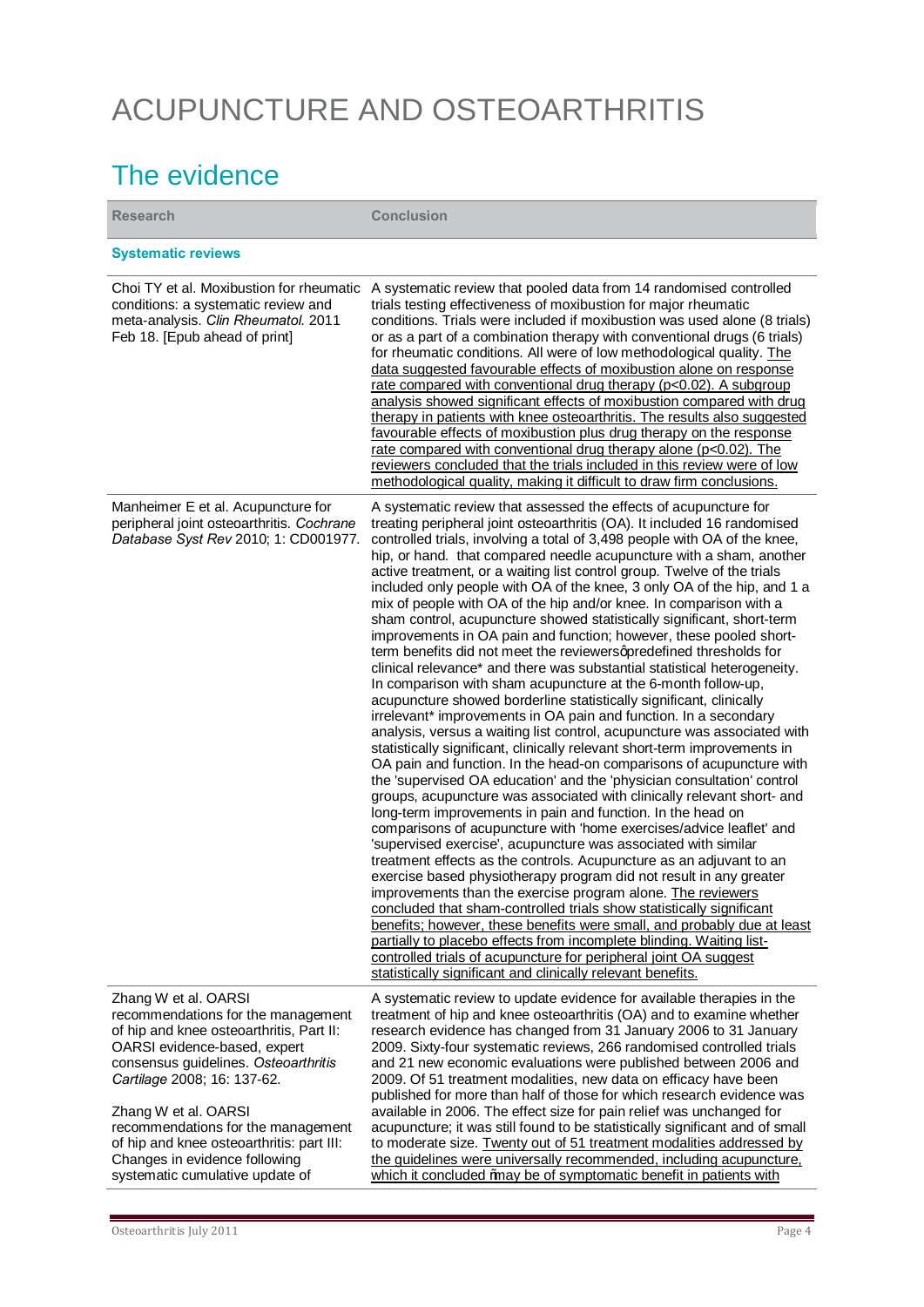| research published through January<br>2009. Osteoarthritis Cartilage 2010; 18:<br>476-99.                                                                                                                               | knee OA+                                                                                                                                                                                                                                                                                                                                                                                                                                                                                                                                                                                                                                                                                                                                                                                                                                                                                                                                                                                                                                                                                                                                            |
|-------------------------------------------------------------------------------------------------------------------------------------------------------------------------------------------------------------------------|-----------------------------------------------------------------------------------------------------------------------------------------------------------------------------------------------------------------------------------------------------------------------------------------------------------------------------------------------------------------------------------------------------------------------------------------------------------------------------------------------------------------------------------------------------------------------------------------------------------------------------------------------------------------------------------------------------------------------------------------------------------------------------------------------------------------------------------------------------------------------------------------------------------------------------------------------------------------------------------------------------------------------------------------------------------------------------------------------------------------------------------------------------|
| Manheimer E et al. Meta-analysis:<br>acupuncture for osteoarthritis of the<br>knee. Ann Intern Med 2007; 146: 868-<br>77.                                                                                               | A systematic review that evaluated the effects of acupuncture for<br>treating knee osteoarthritis (OA). It pooled data from 9 randomised<br>trials longer than 6 weeks in duration that compared needle<br>acupuncture with a sham, usual care, or waiting list control group for<br>patients with knee OA. Compared with patients in waiting list control<br>groups, patients who received acupuncture reported clinically relevant<br>short-term improvements in pain and function. They also reported<br>clinically relevant short- and long-term improvements in pain and<br>function compared with patients in usual care control groups.<br>Compared with a sham control, acupuncture provided both short- and<br>long-term improvements in pain and function. Although statistically<br>superior the differences were deemed clinically irrelevant*. The<br>reviewers concluded that sham-controlled trials showed clinically<br>irrelevant* short-term benefits of acupuncture for treating knee OA, but<br>that waiting list-controlled trials suggested clinically relevant benefits.                                                     |
| White A et al. Acupuncture treatment for<br>chronic knee pain: a systematic review.<br>Rheumatology (Oxford) 2007; 46: 384-<br>90.                                                                                      | A systematic review that evaluated the effects of acupuncture on short-<br>term pain and function in patients with chronic knee pain. It included 13<br>controlled trials in which adults with chronic knee pain or osteoarthritis<br>(OA) of the knee were randomised to receive either acupuncture<br>treatment or a control consisting of sham (placebo) acupuncture, other<br>sham treatments, no additional intervention (usual care), or an active<br>intervention Combining 5 studies involving 1,334 patients,<br>acupuncture was found to be superior to sham acupuncture for both<br>pain and for the WOMAC function subscale. The differences were still<br>significant at long-term follow-up. Acupuncture was also significantly<br>superior to no additional intervention. There were insufficient studies to<br>compare acupuncture with other sham or active interventions. The<br>reviewers concluded that acupuncture that meets criteria for adequate<br>treatment, and is significantly superior to sham acupuncture and to no<br>additional intervention in improving pain and function in patients with<br>chronic knee pain. |
| Kwon YD et al. Acupuncture for<br>peripheral joint osteoarthritis: a<br>systematic review and meta-analysis.<br>Rheumatology (Oxford) 2006; 45: 1331-<br>7.                                                             | A systematic review that evaluated the evidence for the effectiveness<br>of acupuncture in peripheral joint osteoarthritis (OA). In all, 18 trials<br>were included assessing needle acupuncture with or without electrical<br>stimulation and controlled against sham or a comparator intervention.<br>Ten trials tested manual acupuncture and eight trials tested electro-<br>acupuncture. Overall, ten studies demonstrated greater pain reduction<br>in acupuncture groups compared with controls. A meta-analysis of<br>homogeneous data showed a significant effect of manual acupuncture<br>compared with sham acupuncture (p=0.04). The reviewers concluded<br>that their results suggest specific effects of acupuncture for pain control<br>in patients with peripheral joint OA and that, considering its favourable<br>safety profile acupuncture seems an option worthy of consideration<br>particularly for knee OA.                                                                                                                                                                                                                 |
| Randomised controlled trials                                                                                                                                                                                            |                                                                                                                                                                                                                                                                                                                                                                                                                                                                                                                                                                                                                                                                                                                                                                                                                                                                                                                                                                                                                                                                                                                                                     |
| Lev-Ari S et al. Delayed effect of<br>acupuncture treatment in OA of the<br>knee: A blinded, randomized, controlled<br>trial. Evidence-based Complementary<br>and Alternative Medicine 2011; Article<br>Number: 792975. | A randomised controlled trial that assessed function and pain relief<br>from 8 weeks of acupuncture as adjunctive therapy to standard care in<br>55 elderly patients with osteoarthritis (OA) of the knee. Patients were<br>allocated to biweekly acupuncture treatment or a control group that<br>received sham acupuncture, both in addition to standard therapy.<br>Primary outcomes measures were changes in the Knee Society Score<br>(KSS) knee score and in KSS function and pain ratings at therapy<br>onset, at 8 weeks (closure of study) and at 12 weeks. There was<br>significant improvement in all three scores in both groups after 8 and<br>12 weeks compared with baseline (p<0.05). Significant differences<br>between the intervention and control groups in the KSS knee score<br>(p=.0036) was apparent only after 12 weeks. Patient satisfaction was<br>higher in the intervention group. The researchers concluded that<br>adjunctive acupuncture treatment seems to provide added<br>improvement to standard care in elderly patients with OA of the knee.                                                                  |
| Sheng XP, Fan TY. Comparative                                                                                                                                                                                           | A randomised controlled trial that observed the differences of effect of                                                                                                                                                                                                                                                                                                                                                                                                                                                                                                                                                                                                                                                                                                                                                                                                                                                                                                                                                                                                                                                                            |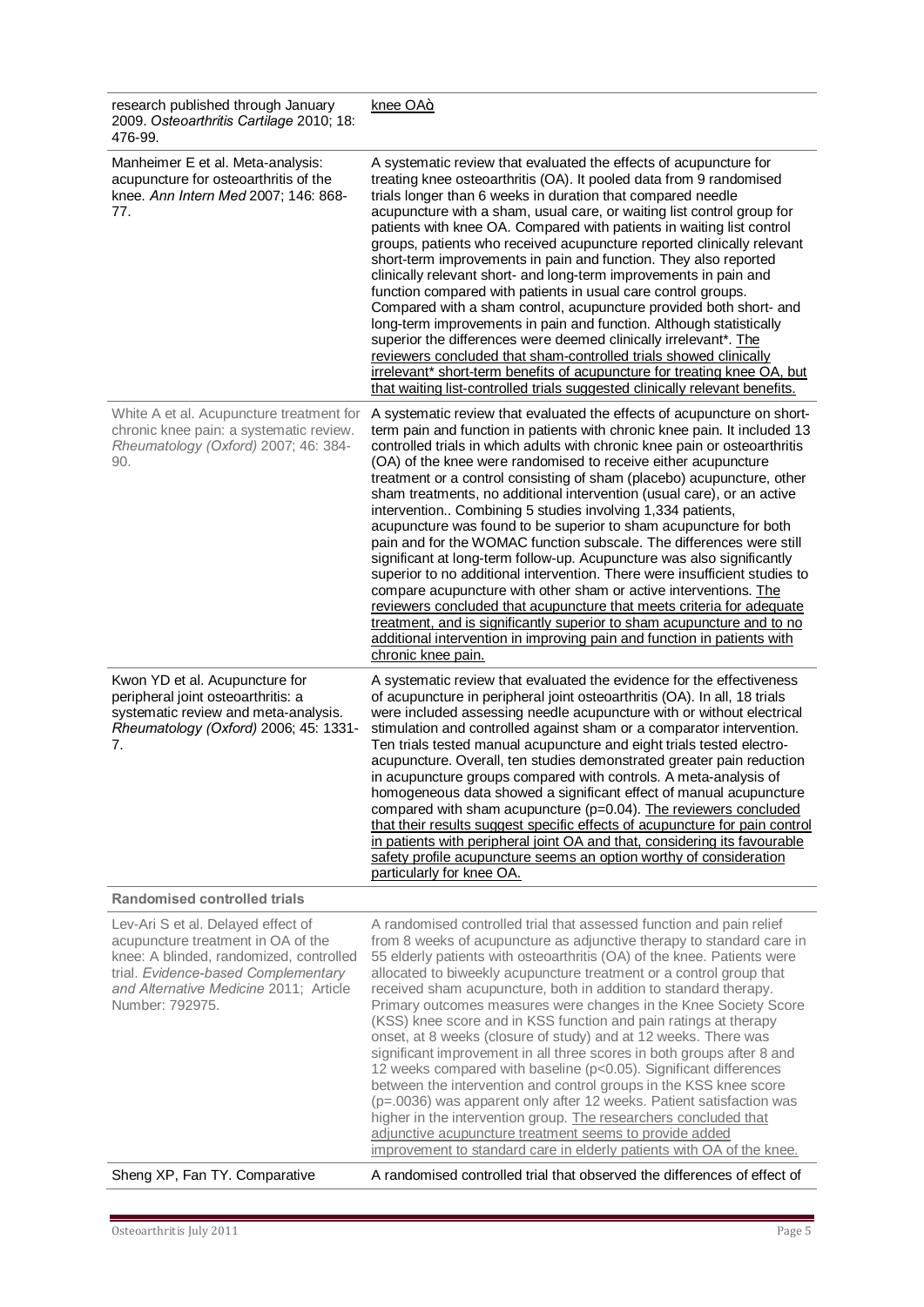| observation on hip osteoarthritis treated<br>with electroacupuncture and medication<br>[Article in Chinese]. Zhongguo Zhen Jiu<br>2010; 30: 982-4.                                                                                                            | electroacupuncture and medication on hip osteoarthritis (OA). Sixty<br>patients were allocated to electroacupuncture or oral diclofenac. One<br>month after treatment, Visual Analogue Scale (VAS) scores and Harris<br>scores were compared between the groups. VAS scores were<br>significantly reduced in both groups after treatment (p<0.001), being<br>67.8 and 55.8 before and after electroacupuncture, and 68.7 and 61.5<br>in the diclofenac group. Both the pain and Harris scores improved<br>more with electroacupuncture than with the medication (p<0.05). The<br>researchers concluded that electroacupuncture can treat hip OA<br>effectively, relieve joint pain and improve joint function, and is more<br>effective than oral diclofenac.                                                                                                                                                                                                                                                                                                                                                      |
|---------------------------------------------------------------------------------------------------------------------------------------------------------------------------------------------------------------------------------------------------------------|--------------------------------------------------------------------------------------------------------------------------------------------------------------------------------------------------------------------------------------------------------------------------------------------------------------------------------------------------------------------------------------------------------------------------------------------------------------------------------------------------------------------------------------------------------------------------------------------------------------------------------------------------------------------------------------------------------------------------------------------------------------------------------------------------------------------------------------------------------------------------------------------------------------------------------------------------------------------------------------------------------------------------------------------------------------------------------------------------------------------|
| Zhu Y et al. Clinical observation on the<br>therapeutic effect of drugs-paste<br>separated moxibustion combined with<br>electroacupuncture for knee<br>osteoarthritis patients of cold-damp<br>type. [Article in Chinese] Zhen Ci Yan<br>Jiu 2010; 35: 293-7. | A randomised controlled trial that compared the effects of moxibustion<br>plus electroacupuncture (EA) with the NSAID diclofenac for knee<br>osteoarthritis (OA) in 124 patients. After 4 weeks of treatment, the<br>knee-joint pain scores and the index of severity of OA in both groups<br>had decreased significantly and was still significantly less 10 weeks<br>after the treatment had been stopped (p<0.01). The scores were also<br>significantly less in the moxa plus EA group than the diclofenac group<br>(p<0.05). The researchers concluded that Chinese drugs-paste-<br>separated moxibustion combined with EA is effective in the treatment<br>of knee OA of the £old-Damp typeq                                                                                                                                                                                                                                                                                                                                                                                                                 |
| Wu MX et al. Clinical study on the<br>treatment of knee osteoarthritis of Shen-<br>Sui insufficiency syndrome type by<br>electroacupuncture. Chin J Integr Med<br>2010; 16: 291-7.                                                                            | A randomised controlled trial to assess the clinical efficacy of<br>electroacupuncture (EA) on knee osteoarthritis (OA). A total of 245<br>patients (279 knees) were assigned to two groups - the treatment<br>group was managed with EA and the control group was treated with<br>intra-articular injection of 2mL hyaluronic acid into the affected joint. As<br>well as clinical outcomes, changes in levels of various cytokines in the<br>knee joint fluid were measured before and after treatment. Comparison<br>of therapeutic effects (excellent and effective rates) between the two<br>groups showed insignificant differences (p>0.05) in favour of EA.<br>Symptom scores and cytokine levels in the knee fluid after treatment<br>were significantly lowered in both groups (p<0.05 or p<0.01). The<br>researchers concluded that EA could effectively alleviate the clinical<br>symptoms in knee OA and its effects were superior to those of<br>hyaluronic acid. They also concluded that EA also suppresses the<br>secretion of IL-1, IL-6, TNF-alpha, PGE(2alpha) and MMP-3 in the<br>knee fluid. |
| Lu TW et al. Immediate effects of<br>acupuncture on gait patterns in patients<br>with knee osteoarthritis. Chin Med J<br>2010; 20; 123: 165-72.                                                                                                               | A randomised controlled trial that investigated the immediate effects of<br>acupuncture on gait patterns in patients with knee osteoarthritis (OA).<br>Twenty patients with bilateral medial knee OA were assigned either to<br>sham acupuncture treatment or a 30-minute formula electro-<br>acupuncture treatment. Before and after treatment, each patient was<br>evaluated for knee pain using visual analogue scales (VAS) and their<br>performance of level walking using gait analysis. The VAS scores were<br>decreased significantly after treatment in both groups, but the mean<br>change was 2 times greater with acupuncture than in the sham group.<br>No significant changes were found in the gait variables in the sham<br>group, but the acupuncture group had significant increases in the gait<br>speed, step length, as well as in several components of the joint angles<br>and moments. The researchers concluded that the significantly<br>improved gait performance with acupuncture may be associated with<br>pain relief after treatment.                                               |
| Ding MH et al. A randomized controlled<br>study on warming needle moxibustion<br>for treatment of knee osteoarthritis.<br>Zhongguo Zhen Jiu 2009; 29: 603-7.                                                                                                  | A randomised controlled trial that assessed the short- and long-term<br>therapeutic effects of acupuncture plus moxibustion for treatment of<br>knee osteoarthritis (OA). Ninety patients were allocated to acupuncture<br>plus moxibustion, oral ibuprofen or a waiting group, 30 cases in each<br>group. After 2 weeks, the total effective rate was 86.7% in the<br>acupuncture plus moxibustion group, 90.0% in the ibuprofen group,<br>both of which were better than the waiting group (60.0%; p<0.05).<br>There was no difference between the acupuncture plus moxibustion<br>group and the ibuprofen group (p>0.05). Ten weeks after treatment,<br>the total effective rate was 83.3% in the acupuncture plus moxibustion<br>group, which was better than that in the ibuprofen group (60.0%;<br>p<0.05). The researchers concluded that acupuncture plus moxibustion<br>is effective for the treatment of knee OA, and the short-term                                                                                                                                                                     |